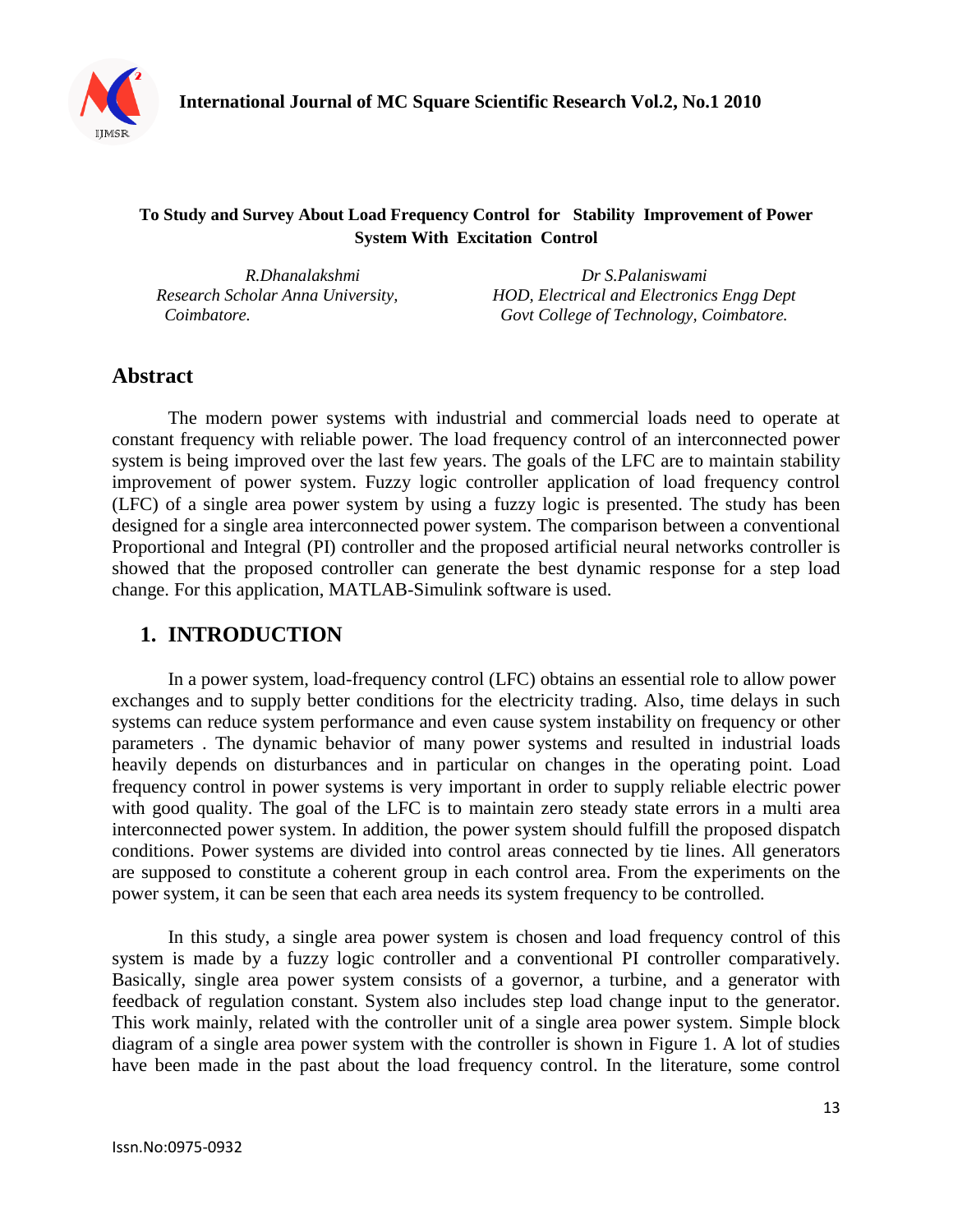

strategies have been suggested based on the conventional control theory . These controllers may be unsuitable in some operating conditions due to the complexity of the power systems such as nonlinear load characteristics and variable operating points. To some authors, variable structure control maintains stability of system frequency.



#### Fig 1 A single area power system with the controllers

However, this method needs some information for system states, which are very difficult to know completely. Also, the growing needs of complex and huge modern power systems require optimal and flexible operation of them. The dynamic and static properties of the system must be well known to design an efficient controller. On the other hand, to handle such a complex system is quite complicated. Recently the LFC systems use the proportional integral (PI) controllers in practice. Since the dynamic behavior even for a reduced mathematical model of a power system is usually nonlinear, time-variant and governed by strong cross-couplings of the input variables, special care has to be taken for the design of the controllers. Gain scheduling is a controller design technique used for non-linear systems. Therefore, a gain scheduling controller can be used for this purpose. In this method, since parameter estimation is not required, control Parameters can be changed very quickly. In addition, gain scheduling application is easier than both automatic tuning and adaptation of controller parameters methods. However, the Transient response for this controller can be unstable because of abruptness in system Parameters. Besides, it can not be obtained accurate linear time variant models at variable Operating points. To solve all these problems in the above mentioned papers, fuzzy logic Controller is proposed in this study. The fuzzy logic controller has been established to apply a single area power system in the different operating points under different load disturbances by using the learning capability of the fuzzy logic to improve the stability of the overall system and also its good dynamic performance achievement. In this study, it is shown that the Overshoots and settling times with the proposed FLC controller are better than the outputs of the other controller.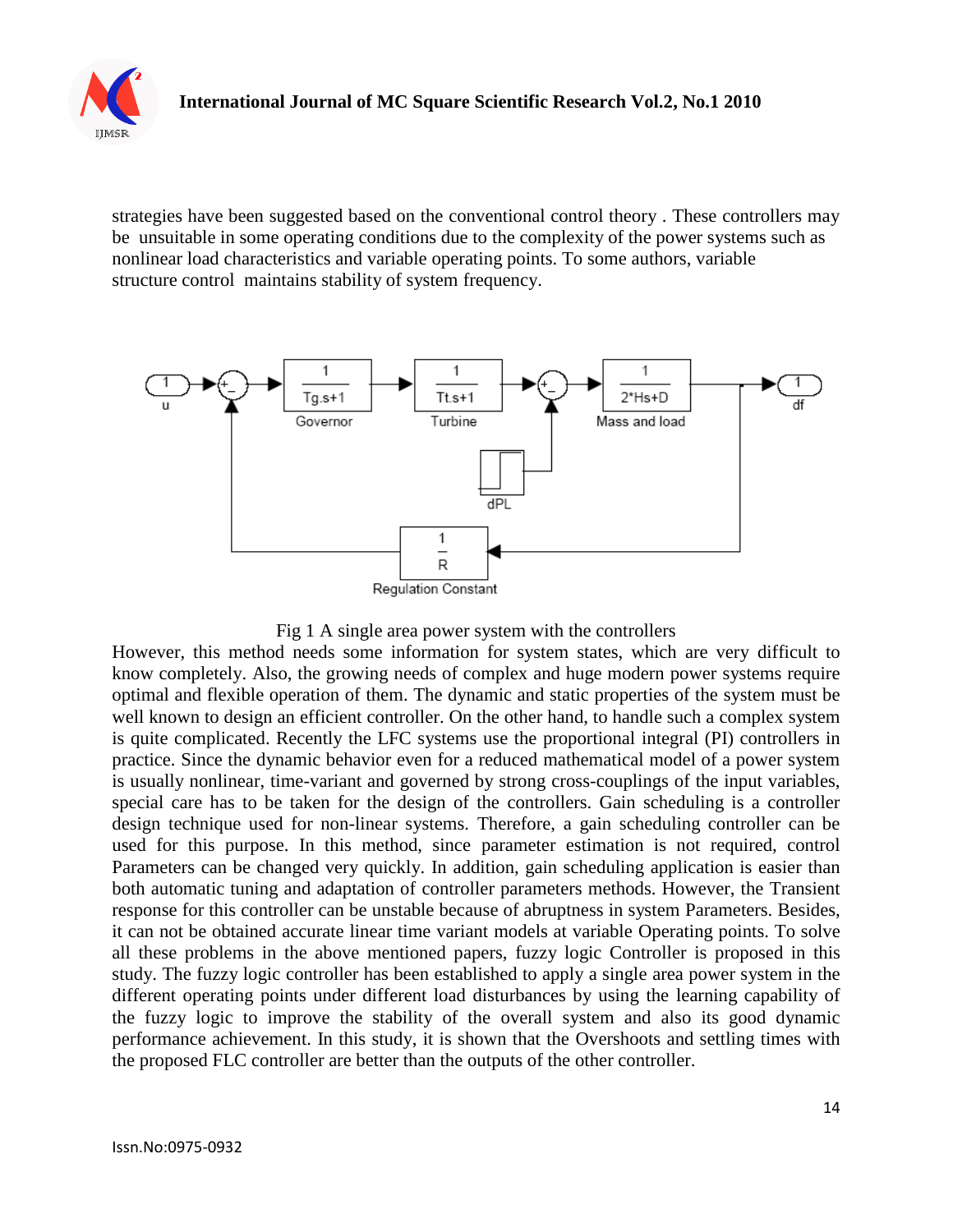

### **2 USAGE OF FUZZY LOGIC CONTROLLER**

The concept of fuzzy logic was developed by Lotfi.A.Zadeh in 1965 to address uncertainty and imprecision which widely exists in engineering problems. His process approach emphasized modeling uncertainties that arise commonly in human thought processes. The design of FLC can be normally divided into three areas namely allocation of area of inputs, determination of rules and defuzzifying of output into a real value. In this paper the proposed fuzzy controller takes the input as ACE and ACĖ, which is given as,

$$
ACE_i = \Delta F_iB_i + \Delta P_{tie}
$$

The method of fuzzification has found increasing applications in power systems. The applications of fuzzy sets signify a major enhancement of power systems analysis by avoiding heuristic assumptions in practical cases. This is because fuzzy sets could be deployed properly to represent power system uncertainties. The parameter Bi may be optimized, but here, chosen as,

$$
\frac{1}{K_{pi}} + \frac{1}{R_i}
$$

The Block diagram of Fuzzy Logic Controller is shown in figure 2. Membership Function (MF) specifies the degree to which a given input belongs to a set. Here, seven membership function have been used to explore best dynamic responses, namely Negative Big (NB), Negative Medium (NM), Negative Small (NS), Zero (ZO), Positive Small (PS), Positive Medium (PM) and Positive Big (PB). Fuzzy rules are conditional statement that specifies the relationship among fuzzy variables. These rules help us to describe the control action in quantitative terms and have been obtained by examining the output response to corresponding inputs to the fuzzy controller. Rules are given in Table I. The rules are interpreted as follows,



Fig 2 Fuzzy Logic Controller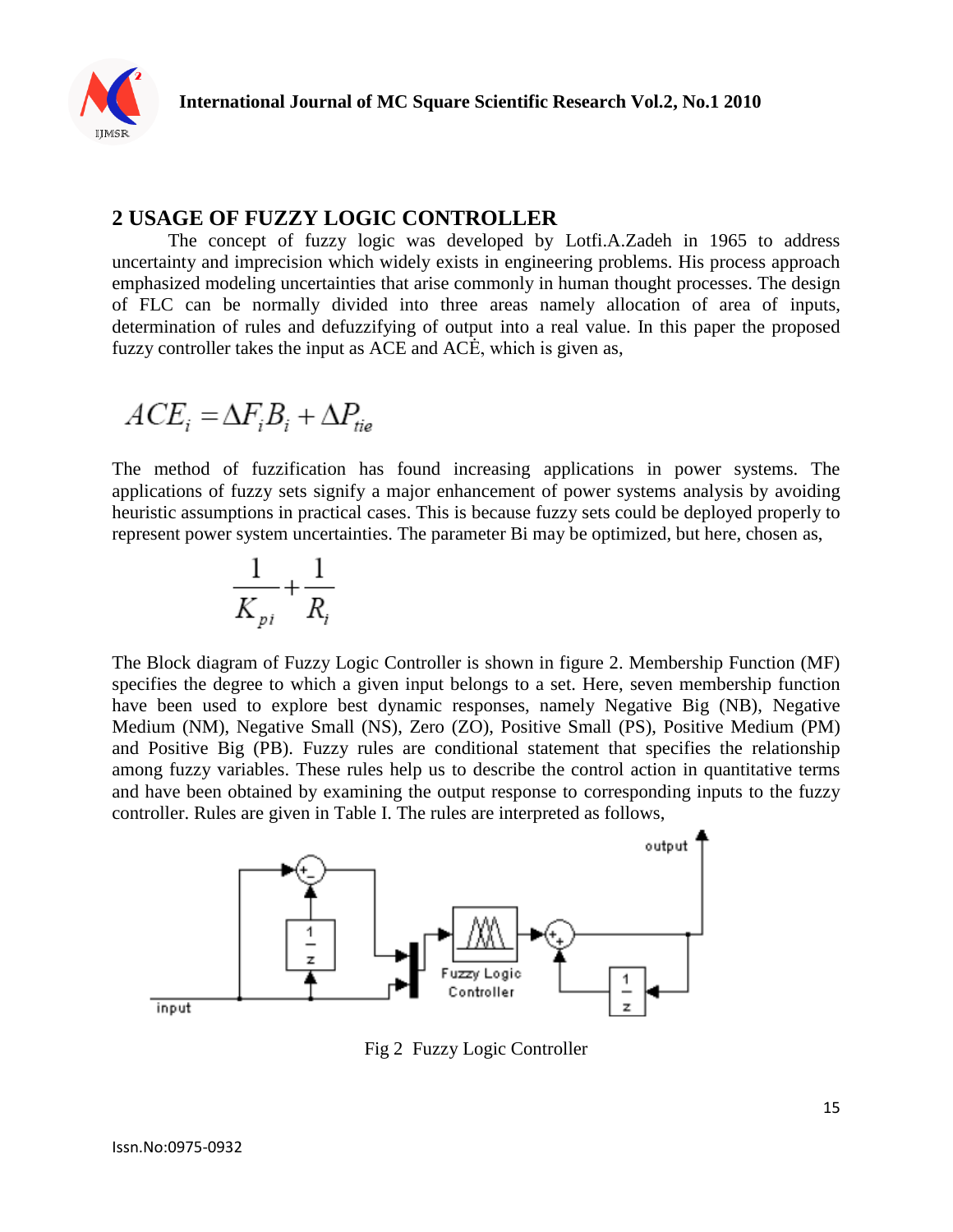

Table 1

| <b>Fuzzy Control Rules</b> |    |    |    |             |             |             |    |             |  |  |  |  |
|----------------------------|----|----|----|-------------|-------------|-------------|----|-------------|--|--|--|--|
| ACE                        |    |    |    |             |             |             |    |             |  |  |  |  |
|                            |    | NB | NΜ | NS          | ZO          | PS          | PM | PВ          |  |  |  |  |
| ACĖ                        | NB | PВ | PВ | PВ          | PВ          | PМ          | PМ | PS          |  |  |  |  |
|                            | NΜ | PВ | PМ | PМ          | PМ          | PS          | PS | PS          |  |  |  |  |
|                            | NS | PМ | PМ | PS          | PS          | PS          | PS | ZΟ          |  |  |  |  |
|                            | ZO | NS | NS | NS          | ZO          | PS          | PS | PS          |  |  |  |  |
|                            | PS | ZO | NS | NS          | NS          | NS          | ΝM | NΜ          |  |  |  |  |
|                            | PМ | NS | NS | ΝM          | ΝM          | ΝM          | NB | $_{\rm NB}$ |  |  |  |  |
|                            | PВ | NS | NΜ | $_{\rm NB}$ | $_{\rm NB}$ | $_{\rm NB}$ | NB | NB          |  |  |  |  |

# **3 SIMULATION STUDY**

The single area power system's parameters are given in Table 2. System block scheme and simulation results for the single area power system are shown in Figure 3 and 4. As can be observed, the settling time and overshoots with the proposed Fuzzy logic controller are much shorter than that with the conventional PI controller. From the figure, it is shown that the settling time of conventional PI controller is much longer than the proposed Fuzzy logic controller and the overshoots of the proposed controller is almost better than the PI controller's. Therefore, the proposed Fuzzy logic controller provides better performance than conventional I controller for the single area power system.

### TABLE 2

Parameters of the single area power system

| Tg=0.2   Tt=0.5   R=0.05   D=0.8   H=5   Ki=7   Kp=10 |  |  |  |  |  |
|-------------------------------------------------------|--|--|--|--|--|
|-------------------------------------------------------|--|--|--|--|--|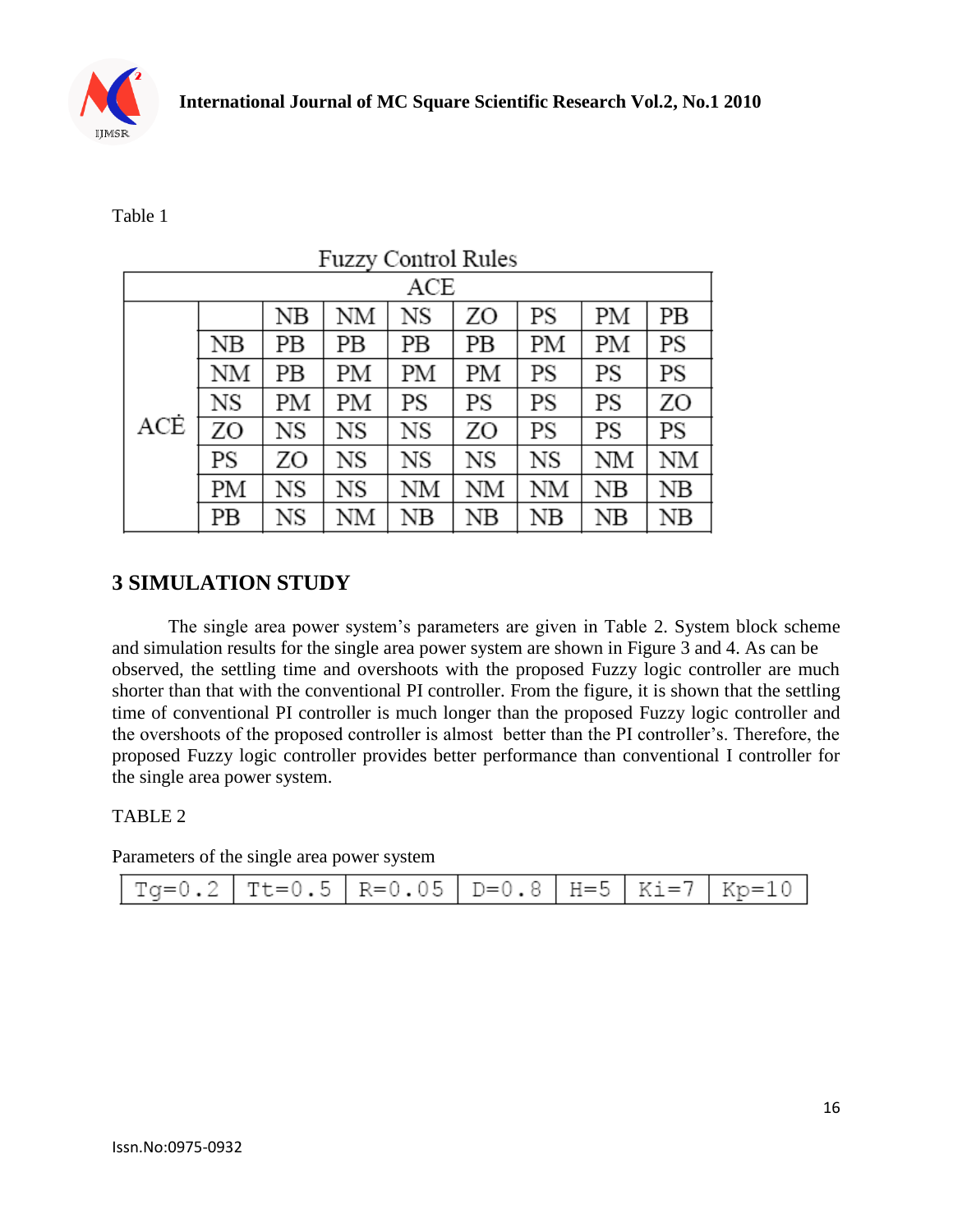



Fig 3System block scheme



### Fig 4 Deviation of frequency of the single area power system **4 CONCLUSIONS**

 In this study, a Fuzzy Logic controller has been investigated for automatic load frequency control of single area power systems. For this purpose, first, a FLC controller was designed for improvement sensitivity of the system. Also, a conventional PI controller was applied to the system for Comparison. It has been shown that the proposed control algorithm is effective and provides significant improvement in system performance. Therefore, the proposed FLC controller is recommended to generate good quality and reliable.

# **Reference**